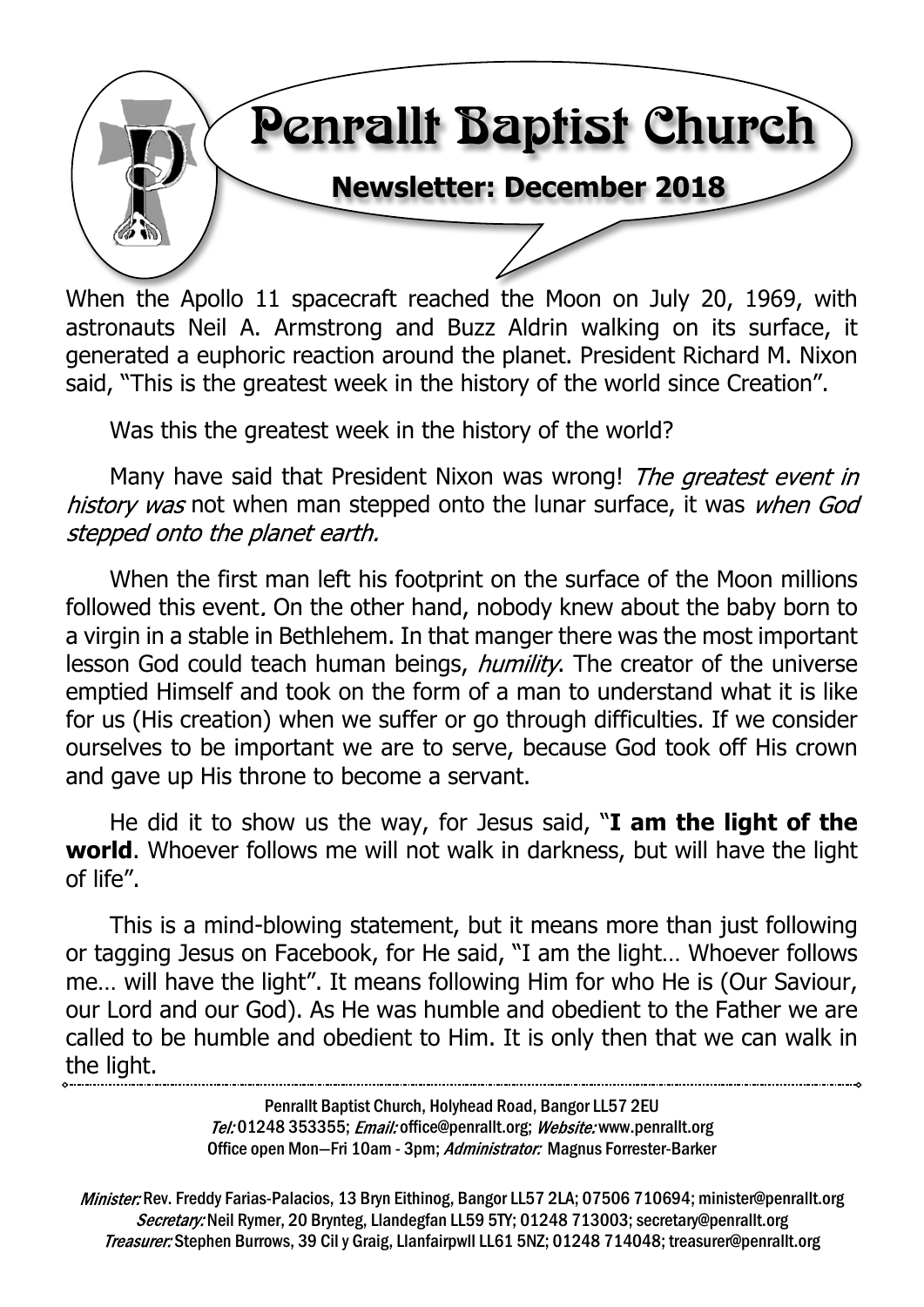He is the light of the world, a world that is in darkness, so if we do not follow Him, we will walk in darkness.

Where is the darkness? The darkness is in the world and in our hearts. In this world there is no other light (religion, politics or good-deeds) that can guide our lives and hearts. Jesus wants to guide us, protect us and give us hope. He is the only light, therefore all the world, and everyone in it, needs Jesus.

One day this baby, born in Bethlehem more than two thousand years ago, will visit this planet for a second time; but this time He will come as the 'King of Kings' and 'Lord of Lords'; "every eye will see Him…" (Rev 1:7) and "…every tongue will confess that He is Lord to the glory of God the Father…" (Philippians 2:11). That will be the next great day in human history. Have you received God's gift of gifts, Salvation? Are you ready for the next great day?

Happy Christmas and a Prosperous and Blessed 2019

Freddy

# **Carol Services**

This year we are having not one but two carol services at Penrallt:

# **Community Carol Service - Sunday 2nd December, 6pm**

With singing led by our music ensemble and the participation of our students and the community groups who share the Canolfan Penrallt Centre with us, this will be quite different from a standard carol service! Join us for a very special evening (and bring your friends too).

# Carols by Candlelight - Sunday 16th December, 6pm

A slightly more traditional, but no less special, service of lessons and carols accompanied by organ, with several presentation items from the choir led by John Jackson. All are welcome to this service too.

#### **Mince Pies**

Both carol services will be followed by tea or coffee and mince pies. If you would like to contribute some mince pies to the cause, please bring them on the day or drop them off to the office a few days earlier.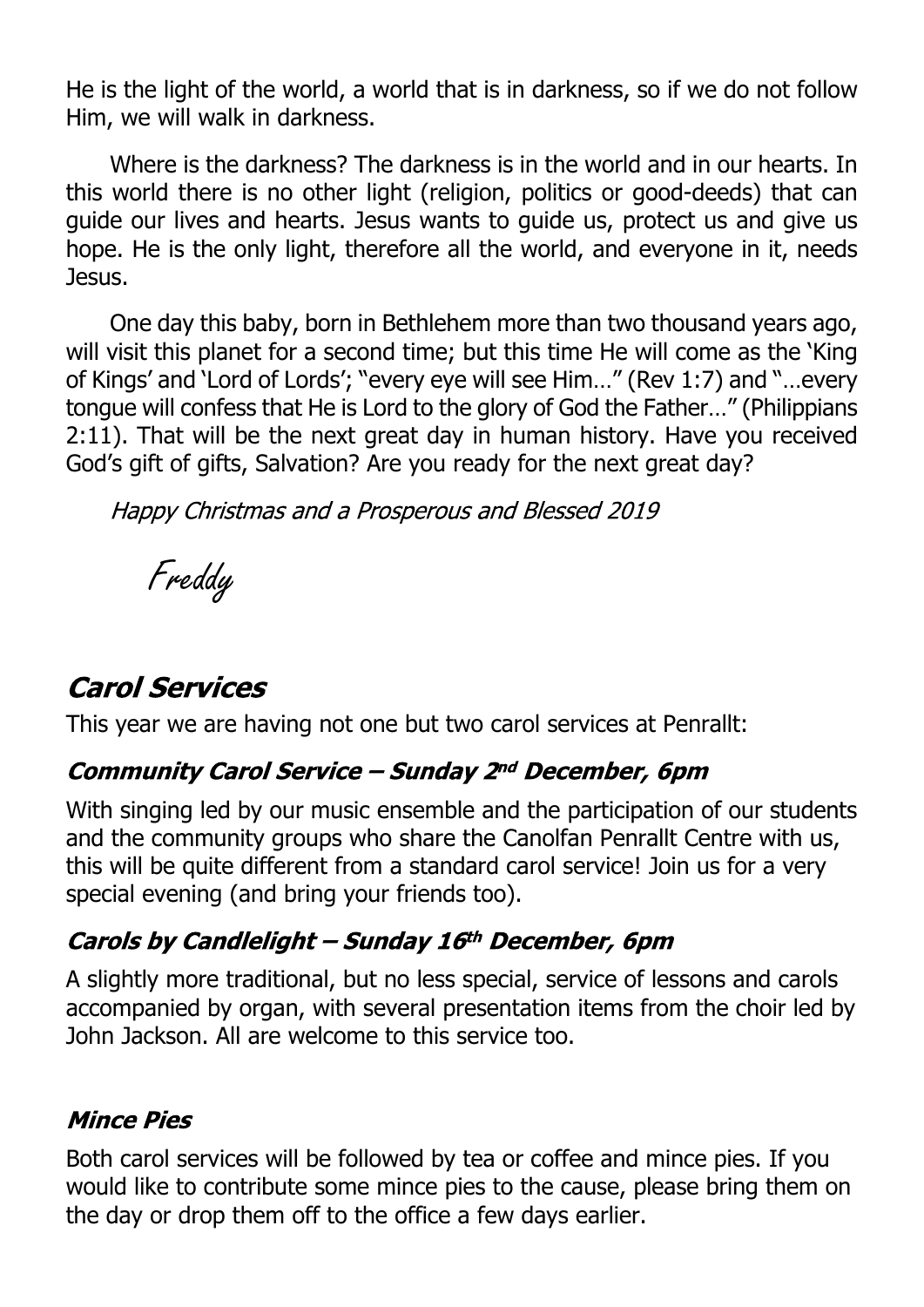# **Services This Month**

Our minister, Freddy Farias-Palacios, will be the speaker at all services except where otherwise noted below. Owen Lloyd-Evans and Wendy Lemon are two of our deacons. The Barrells are our mission partners in Mozambique, where they work with BMS (the Baptist Missionary Society).

### **2nd December** (Advent Sunday)

#### 10:30am **The miracles of Christmas** Luke 1:11-25

6:00pm Community Carol Service, led by Owen Lloyd–Evans.

#### **9th December**

| 10:30am | <b>Being and Bringing the Good News</b>                       | Isaiah 52:7–10;     |
|---------|---------------------------------------------------------------|---------------------|
|         | Speaker: Mark Barrell                                         | <i>Luke 2:10-14</i> |
| 6.00nm  | Services with Mark & Susanna Barrell our RMS mission partners |                     |

6:00pm Services with Mark & Susanna Barrell, our BMS mission partners based in Mozambique.

#### **16th December**

- 10:30am Sunday School Nativity Service led by Wendy Lemon.
- 6:00pm Carols by Candlelight service.

#### **23rd December**

10:30am **Jesus Christ the Lord**

 $I$ uke 2:11

#### **Tuesday 25th December**

10:30am Christmas Day Service led by Freddy Farias-Palacios.

#### **30th December**

10:30am Family Communion Service led by Freddy Farias-Palacios.

NB there will be no evening services on 23rd or 30th December.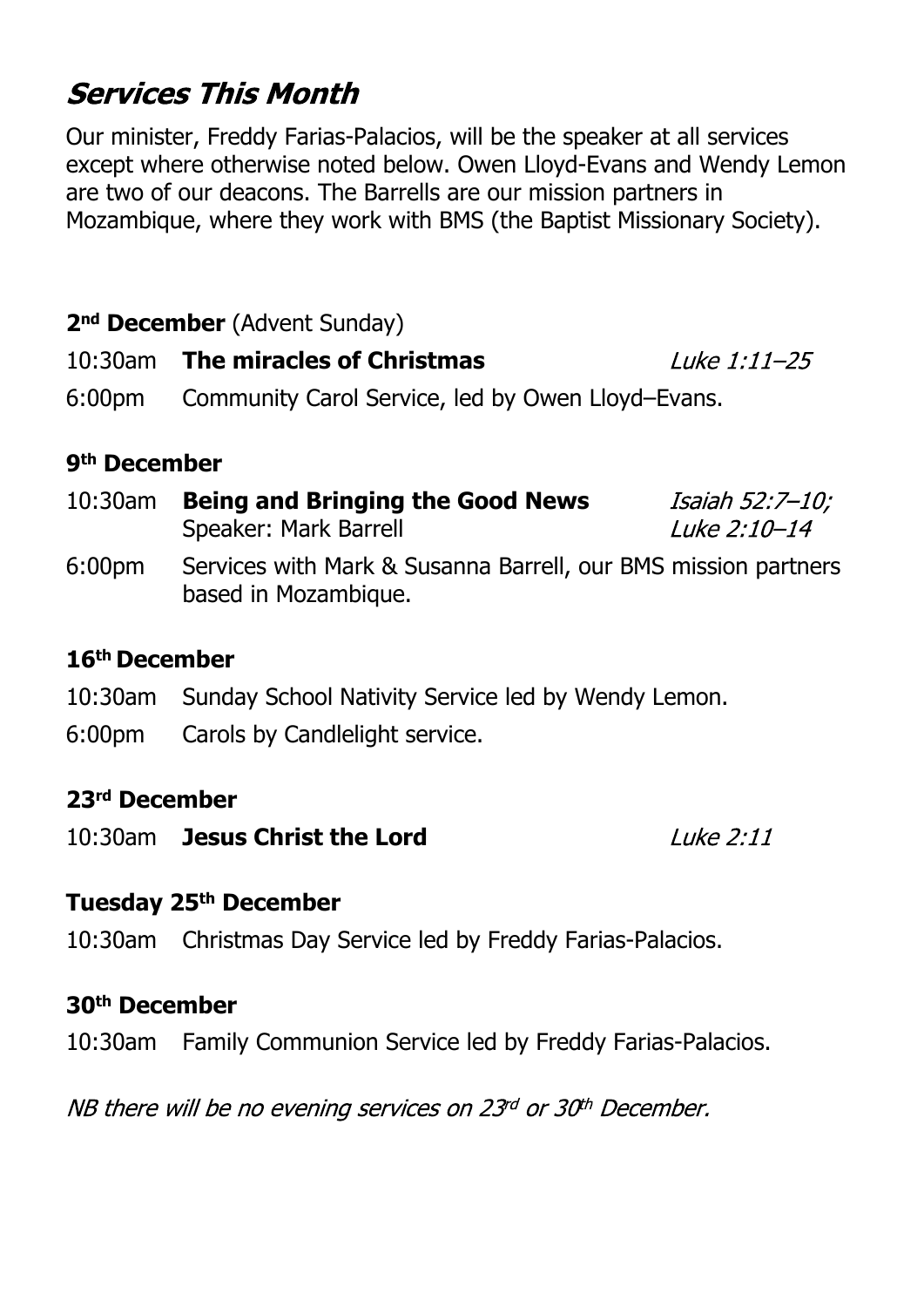# **Dates for Your Diary**

| <b>Saturdays</b>   | 8:30am             | Prayer meeting in the Twrgwyn Room.                                                                                 |
|--------------------|--------------------|---------------------------------------------------------------------------------------------------------------------|
| <b>Saturday 1</b>  | 7pm                | Christmas Ceilidh.                                                                                                  |
| <b>Sunday 2</b>    | afternoon          | Family fellowship walk in Rhiwlas.                                                                                  |
|                    | 2:15 <sub>pm</sub> | Service at Haulfre residential home in<br>Llangoed.                                                                 |
| <b>Monday 3</b>    | 7:30 <sub>pm</sub> | Deacons' meeting.                                                                                                   |
| <b>Wednesday 5</b> | $10:30$ am         | Men's prayer meeting followed by coffee.                                                                            |
| <b>Sunday 9</b>    | 2:15 <sub>pm</sub> | Service at Plas Garnedd residential home in<br>Llanberis.                                                           |
| <b>Monday 10</b>   | $10:30$ am         | Church Walk at Llanddaniel & Llanedwen.                                                                             |
| <b>Tuesday 11</b>  | 7:30pm             | Monthly prayer meeting in the chapel.                                                                               |
| <b>Friday 14</b>   | 6:00pm             | Cytûn Carol Singing at Morrisons.                                                                                   |
| <b>Friday 21</b>   | 7:00 <sub>pm</sub> | Free concert at Boston Centre Stage in<br>Holyhead with Chip K, organised by<br>Gobaith Môn. All youth are welcome. |

Please see below for more about many of these events.

# **News of People**

Our prayers and condolences are with Jane Swift following the death of her mother in late November.

Congratulations to Hilary and Peter Basterfield, who celebrated their golden wedding anniversary last month.

# **Children's Birthdays in December**

```
18<sup>th</sup>: Micah Ngoga 23<sup>rd</sup>: Finley Lemon
```
# **Christmas Cards**

For your cards to the rest of the Penrallt fellowship, please consider sending just one card to the entire church instead of giving individual cards (and risk missing someone!) and donating the money saved to BMS World Mission. There will be space on the board for your cards and an envelope for you to leave your donation.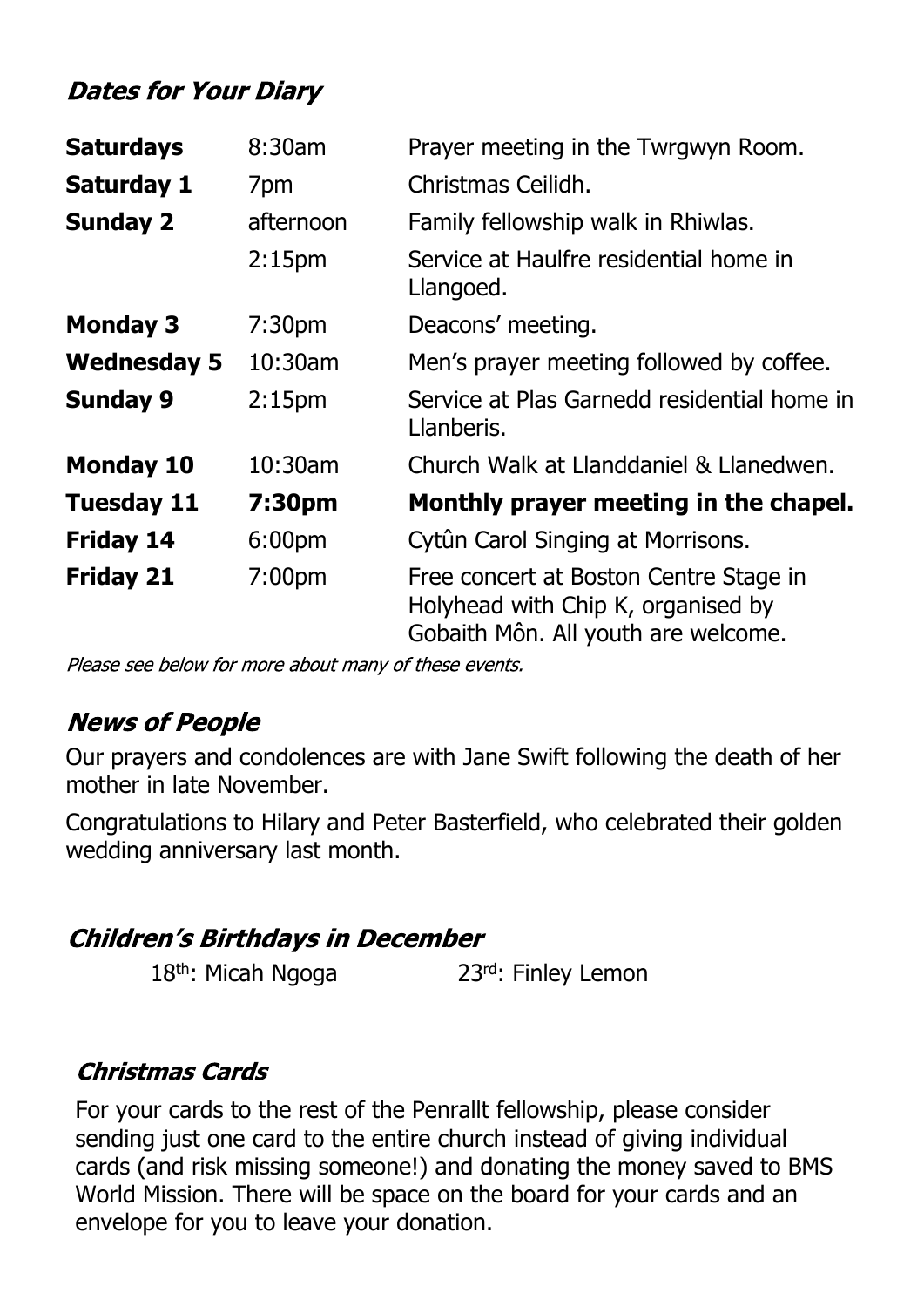# **Homegroups**

Many of our folk meet in small groups during the week for Bible study, prayer and fellowship. We encourage you to join one of these groups if you are able to. NB groups generally do not meet on the week of the monthly prayer meeting or the Experiencing God course and may not meet all other weeks - please check with the named contact. All landline numbers below have the 01248 area code.

| <b>Day</b> | <b>Time</b>        | <b>Group Name</b>             | <b>Contacts</b>                                     |
|------------|--------------------|-------------------------------|-----------------------------------------------------|
| Mon        | 7:00 <sub>pm</sub> | Delta                         | Brian Wheatcroft (602516)<br>Pat MacKenzie (670948) |
| <b>Tue</b> | 10:00am            | Nilgiri                       | Joan Beer (353874)                                  |
| <b>Tue</b> | 7:30 <sub>pm</sub> | Tyddyn Isaf<br>(Menai Bridge) | <b>Magnus Forrester-Barker</b><br>(717570)          |
| <b>Wed</b> | 2:00 <sub>pm</sub> | Carers                        | Carol Morris (208407)                               |
| <b>Wed</b> | 7:30pm             | <b>Bryn Eithinog</b>          | <b>Freddy Farias-Palacios</b><br>(07506710694)      |
| <b>Wed</b> | 7:30 <sub>pm</sub> | <b>Nomads</b>                 | Pat & Roger Borlace (713146)                        |
| <b>Thu</b> | 10:30am            | Llanfairpwll (am)             | Sue & Lawrence Moss<br>(713793)                     |
| Thu        | 7:30 <sub>pm</sub> | Llanfairpwll (pm)             | Sue & Lawrence Moss<br>(713793)                     |
| Thu        | 7:30 <sub>pm</sub> | <b>Ogwen Valley</b>           | Brian & Kate Wheatcroft<br>(602516)                 |
| <b>Fri</b> | 10:30am            | The Lydias                    | Freda Birchall (371316)<br>Lesley Jackson (680330)  |

#### **◊ Christmas Ceilidh**

Get your dancing shoes out, as we are having a ceilidh (aka twmpath, barn dance, hoedown etc.) on **Saturday 1st December** at Penrallt. Music will be provided by Haley's Ceilidhs (aka Magnus Forrester-Barker, James Goodman and Owen Lloyd-Evans, with Rob Haley calling), back by popular demand after the recent wedding of Mr and Mrs Dawson. This event is for the whole Penrallt family and our friends (i.e. invite who you want!). Entry will be £4 (or £2 for concessions) and all proceeds will go to the charity Compassion (https://www.compassionuk.org/). The evening will include plenty of dancing, as well as tea, coffee, biscuits and maybe even some cake. Doors open at 7pm; dancing to start at 7:30pm and go on until late.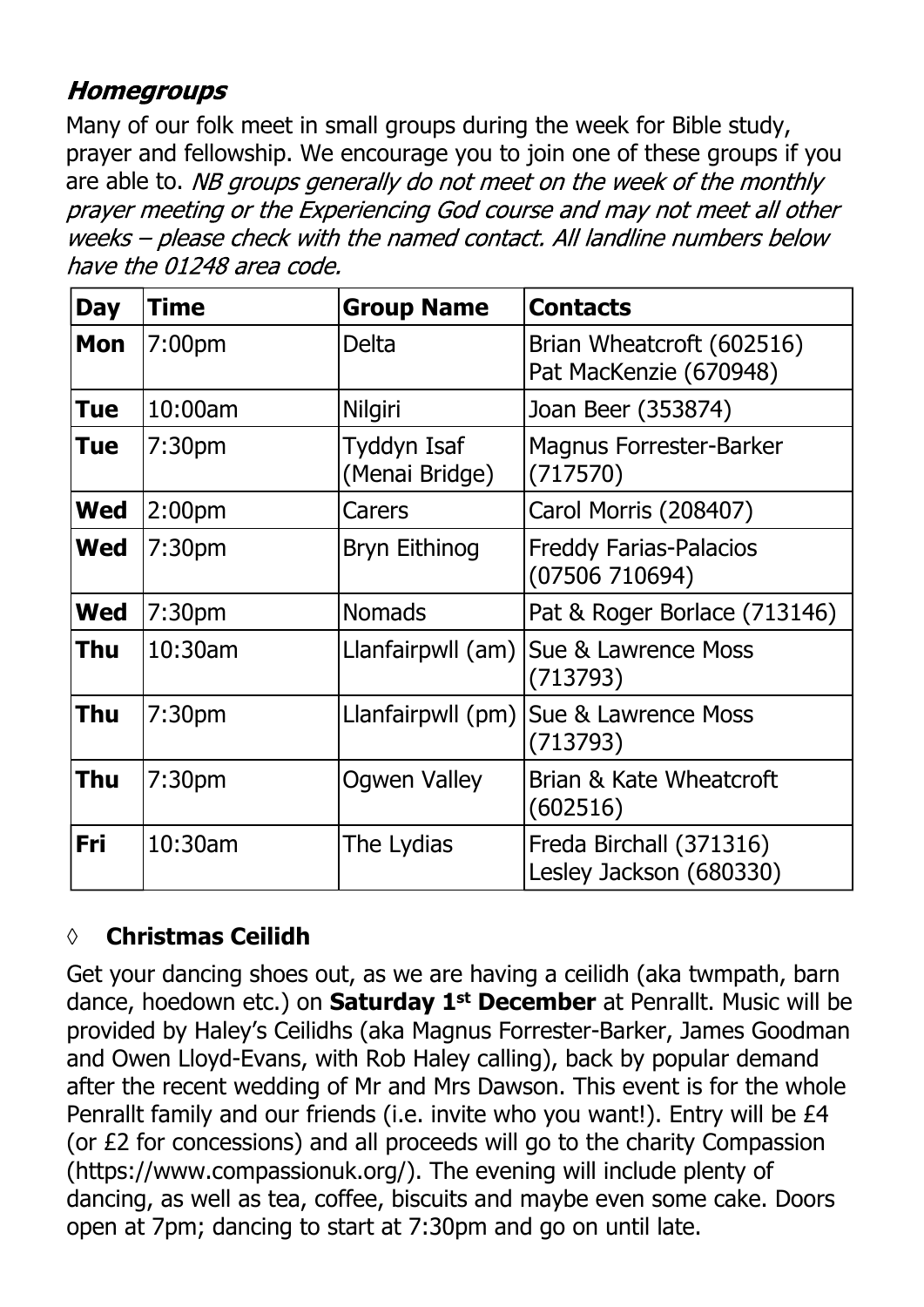#### *◊* **Church Lunch**

Sunday 2nd December

We will, as usual, have a church lunch on the first Sunday of the month. Please bring enough buffet-style food for yourself and a few others.

### **◊ Church Office**

Please note that the office will be closed from Friday 21<sup>st</sup> December and will reopen on Wednesday 2nd January.

#### *◊* **Church Walk**

#### Monday 10<sup>th</sup> December 10:30am

The walk will take place on the *second* Monday of December (earlier in the month than usual) and will be a short circular walk around Llanddaniel and Llanedwen, visiting Bryn Celli Ddu Burial Chamber and the surrounding countryside, before going back to Ian and Mari's for some lunch. Meet at 10.30am at the car park for Bryn Celli Ddu on the road to Llanddaniel from the A4080 (just before the old school… now a nursery). Please wear suitable shoes but there is no need to bring a picnic! Contact Mari (07443038183), or Ian for details.

#### **◊ Family Fellowship**

Sunday 2nd December

On the first Sunday of each month, following church lunch, we usually have a family fellowship activity that is open to the whole church family. This month we will be going for a walk in Rhiwlas, followed by hot chocolate at Wendy Lemon's house. Please speak to Wendy for the address and directions (and to give her an idea of how many are coming).

#### *◊* **Monthly Prayer Meeting** Tuesday 11th December 7:30*pm*

Our monthly mid-week prayer meetings are for the whole congregation and all are warmly encouraged to attend. The meetings usually take place in the chapel, and last about an hour. The next two meetings after this one will be on Thursday 10<sup>th</sup> January and Tuesday 12<sup>th</sup> February.

# **◊ Pastoral Help**

If you have issues of concern about your own or someone else's welfare, please contact a member of the Pastoral Care team: Adrienne Ferrada; Gwen Hicks (353648); Geoff Moore (410582); Lawrence Moss (713793); Helen Thomas (600174); Roshni Verghese (07967 320048).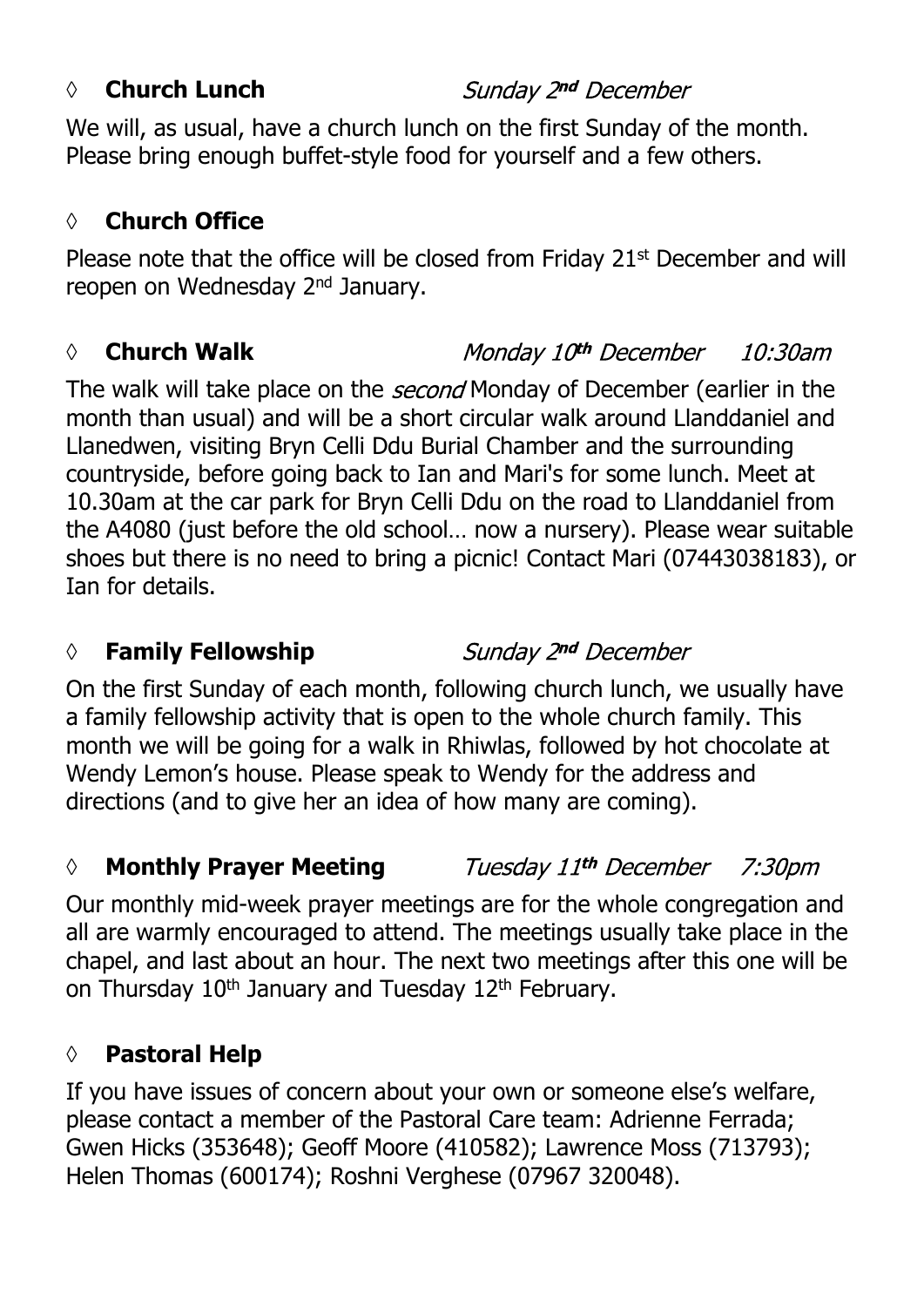# **◊ Pray for Penrallt Every Day**

We believe in prayer and encourage people to pray. You can send prayer request to our electronic diary via office@penrallt.org (there are also prayer cards in the church porch that you can fill in). Better still, you can receive the prayer diary straight to your inbox every Monday (or occasionally on Tuesdays) by emailing the office now and requesting to be put on the list. For more immediate and interactive sharing of prayers, search on Facebook for Penrallt Prayer Point and send a request to join our group.

### **◊ Rough Sleepers**

We do not recommend giving money directly to the rough sleepers in Upper Bangor. You will find labelled envelopes in the porch for a gift that will buy meal vouchers which are distributed to the homeless by the Cathedral; this certainly would be a more meaningful form of help.

# **◊ Sunday Afternoon Services**

We usually visit local residential homes on the first Sunday afternoon of the month, alternating between Haulfre (in Llangoed, near Beaumaris) and Plas Garnedd (in Llanberis). The services start at 2:15pm and last roughly half an hour. This month we will be going to both homes to sing carols: **Haulfre on 2nd December** and **Plas Garnedd on 9th December**.

# **◊ Used stamps for Baptist Missionary Society**

BMS World Mission can raise funds from the sale of used postage stamps (as well as coins, medals, & other collectibles). Please trim stamps leaving about a ¼ inch border. Packets of stamps may be left in the church office, clearly marked "Stamps for BMS".

# Deadline for next month's newsletter: Sunday 16th December.

Please send information to Magnus (office@penrallt.org; 01248 353355). All notices (including alterations to standing information) should be submitted in writing (preferably by email) as early as possible.